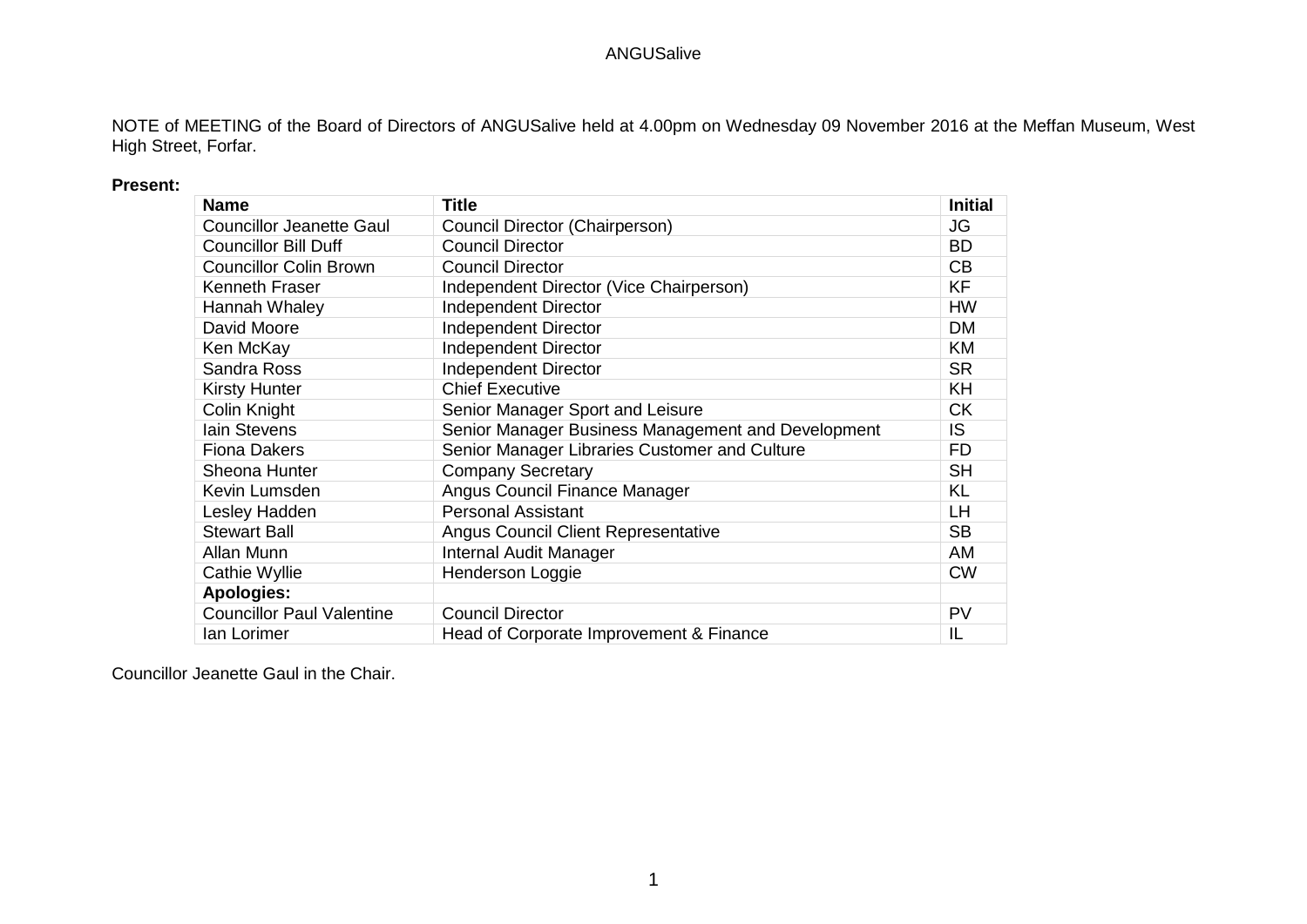# **ACTION NOTE/PLAN**

| Item No       | <b>Note</b>                                                                         | <b>Timescale</b> | <b>Officer</b>     |
|---------------|-------------------------------------------------------------------------------------|------------------|--------------------|
|               |                                                                                     |                  | <b>Responsible</b> |
| $\mathbf 1$ . | <b>Welcome &amp; Apologies</b>                                                      |                  |                    |
|               |                                                                                     |                  |                    |
|               |                                                                                     |                  |                    |
|               | JG and other members of the Board welcomed Sandra Ross to the meeting and           |                  |                    |
|               | introductions were made.                                                            |                  |                    |
|               | Apologies were received from Cllr Paul Valentine and Ian Lorimer                    |                  |                    |
|               |                                                                                     |                  |                    |
|               | JG requested agreement to introduce Exempt Reports 62_16 & 63_16.                   |                  |                    |
|               | All agreed, the reports were distributed and time provided to read the two reports. |                  |                    |
|               |                                                                                     |                  |                    |
| 2.            | <b>Declarations of Interest</b>                                                     |                  |                    |
|               |                                                                                     |                  |                    |
|               | Directors were asked to consider whether they had any declarations of interest in   |                  |                    |
|               | relation to any item on the agenda for the meeting.                                 |                  |                    |
|               | A non-financial declaration of interest was made by Cllr Jeanette Gaul for Exempt   |                  |                    |
|               | Report 62_16 at the start of the meeting.                                           |                  |                    |
|               |                                                                                     |                  |                    |
|               | Cllr Colin Brown declared an interest in Exempt Report 63_16 before the report was  |                  |                    |
|               | tabled during the meeting.                                                          |                  |                    |
|               |                                                                                     |                  |                    |
| 3.            | Minutes of Meeting on Thursday 15 September 2016                                    |                  |                    |
|               |                                                                                     |                  |                    |
|               | The Directors approved the minutes of the above meeting.                            |                  |                    |
|               |                                                                                     |                  |                    |
|               | Proposed as an accurate reflection of the meeting by KF and seconded by HW.         |                  |                    |
|               |                                                                                     |                  |                    |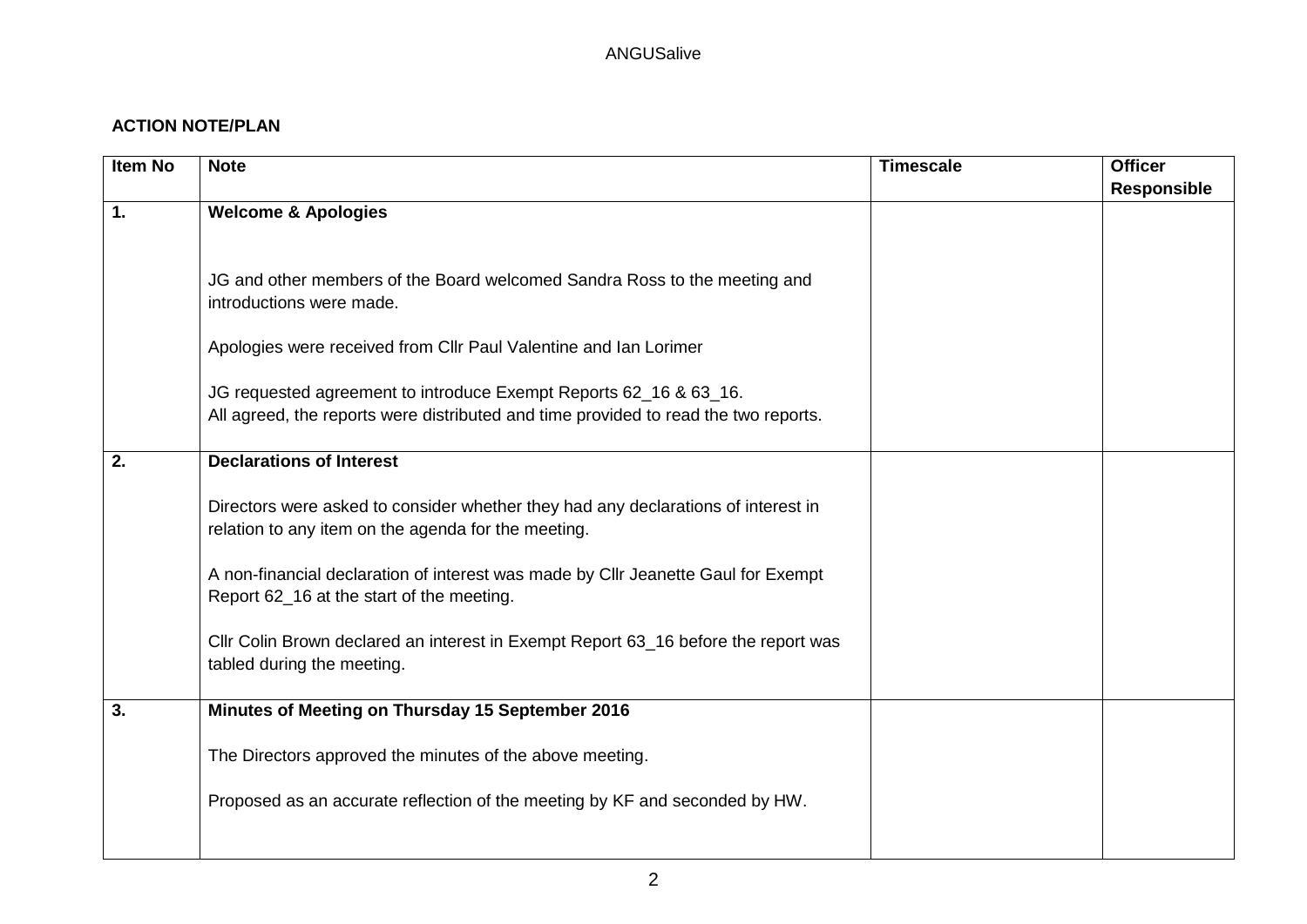| <b>Item No</b>   | <b>Note</b>                                                                       | <b>Timescale</b>   | <b>Officer</b> |
|------------------|-----------------------------------------------------------------------------------|--------------------|----------------|
|                  |                                                                                   |                    | Responsible    |
| 4.               | Matters arising from Minute of Meeting on Thursday 15 September 2016              |                    |                |
|                  |                                                                                   |                    |                |
|                  | KH confirmed a date for Board members to visit Sport Aberdeen had been proposed.  |                    |                |
|                  | Date to be issued to Board Members. Availability to be provided by return.        |                    |                |
|                  |                                                                                   |                    |                |
|                  | KH updated a meeting with Chief Executive for Dundee Culture and Leisure is being |                    |                |
|                  | arranged for January 2017 with Board Meeting to be set up thereafter.             |                    |                |
|                  |                                                                                   |                    |                |
|                  |                                                                                   |                    |                |
|                  | KF requested a progress update on the Risk Register. IS advised engagement with   |                    |                |
|                  | Angus Council.                                                                    |                    |                |
|                  |                                                                                   |                    |                |
|                  | KH provided update on the proposed Finance and Governance Sub-Committee.          |                    |                |
|                  | Report to be presented at the 12 January 2017 Meeting.                            |                    |                |
|                  |                                                                                   |                    |                |
|                  | JG requested that the updated remit for this group be brought back to the next    | January 2017 Board | KH             |
|                  | meeting with a view to getting the sub group set up.                              | Meeting            |                |
|                  |                                                                                   |                    |                |
|                  | KM provided update on Arbroath Bowling Hub Meeting.                               |                    |                |
| $\overline{5}$ . | <b>Nomination Committee Recommendation</b>                                        |                    |                |
|                  |                                                                                   |                    |                |
|                  | JG advised the Nominations committee recommend the appointment of Sandra Ross     |                    |                |
|                  | to the ANGUSalive Board of Directors.                                             |                    |                |
|                  |                                                                                   |                    |                |
|                  | JG and other members of the Board welcomed Ms Ross to the meeting and             |                    |                |
|                  | introductions were made.                                                          |                    |                |
|                  |                                                                                   |                    |                |
| 6.               | 52_16_Internal Audit Annual Plan Progress Report                                  |                    |                |
|                  |                                                                                   |                    |                |
|                  |                                                                                   |                    |                |
|                  | The Board noted the progress made in the completion of the ANGUSalive annual      |                    |                |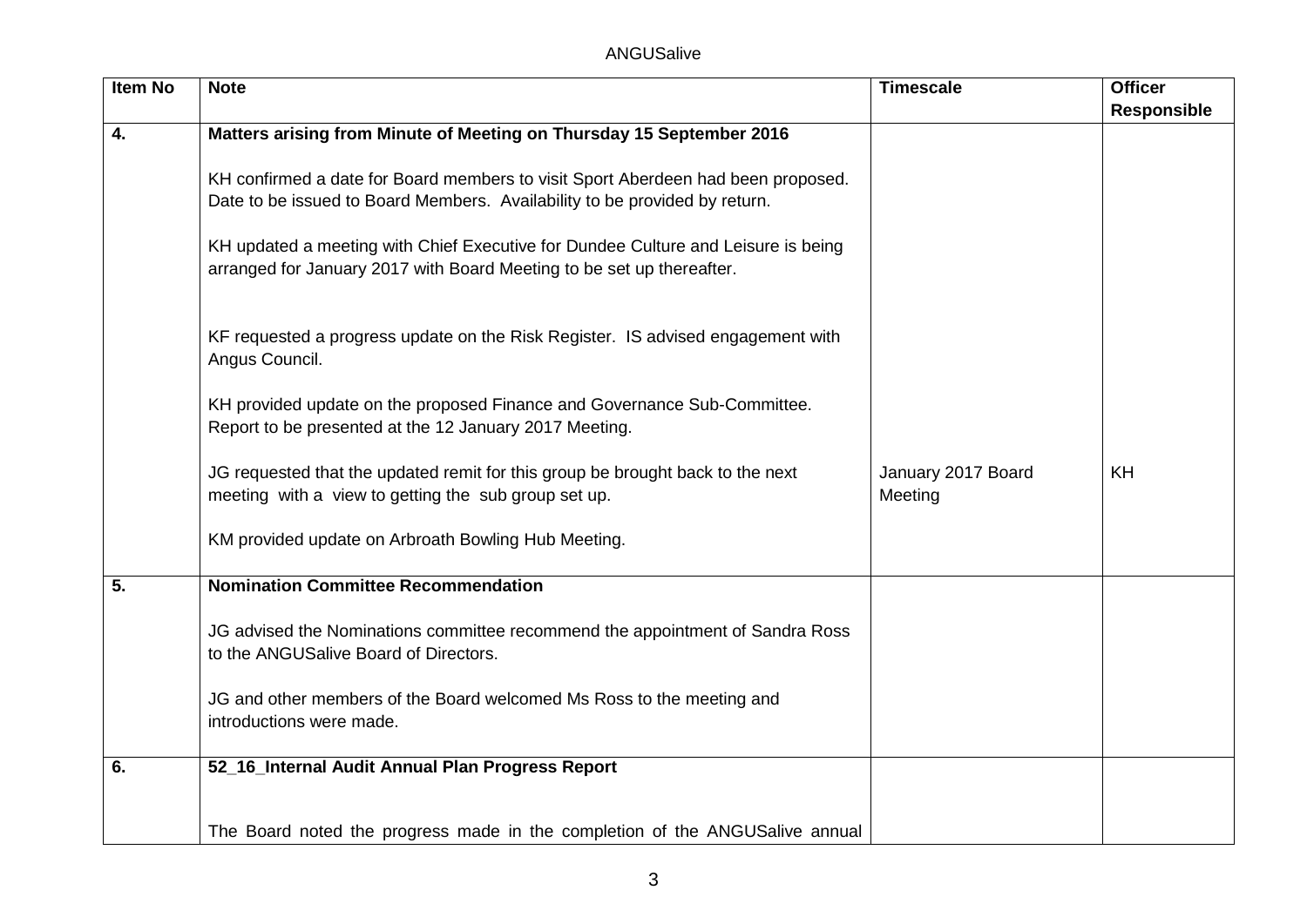| <b>Item No</b>   | <b>Note</b>                                                                                                                                                                                                                                                                                                       | <b>Timescale</b> | <b>Officer</b>     |
|------------------|-------------------------------------------------------------------------------------------------------------------------------------------------------------------------------------------------------------------------------------------------------------------------------------------------------------------|------------------|--------------------|
|                  |                                                                                                                                                                                                                                                                                                                   |                  | <b>Responsible</b> |
|                  | internal audit plan and the outcome of the Monitoring audit.                                                                                                                                                                                                                                                      |                  |                    |
|                  | Five (5) recommendations to strengthen and improve the control environment were<br>presented and accepted by management and will be implemented within 6 months                                                                                                                                                   |                  |                    |
|                  | The Board further noted the latest revision of the Internal Audit Charter.                                                                                                                                                                                                                                        |                  |                    |
| $\overline{7}$ . | 53_16 Finance Update                                                                                                                                                                                                                                                                                              |                  |                    |
|                  | The Board noted progress on a number of financial matters including: 2015/16 annual<br>accounts; debt outstanding; 2016/17 budget monitoring; and various financial system<br>related matters.                                                                                                                    |                  |                    |
|                  | Issues continue with the new Merchant ID numbers which will allow card payment<br>income to be processed direct to the ANGUSalive bank accounts. Capita have been<br>unable to identify and resolve underlying issues related to the new merchant id<br>number. To be escalated by KL from today's Board meeting. | January 2017     | <b>KL</b>          |
|                  | The Direct Debit collection at the start of October 2016 saw 155 "no instruction" errors,<br>which was down by 55 % from the previous month and a further 73% by November.                                                                                                                                        |                  |                    |
|                  | The Vat return for quarter two (2) was approved by the Chief Executive on 31 October<br>2016. The return was submitted electronically via the HMRC on-line portal by the<br>Finance Adviser on 02 November 2016. The payment due to HMRC will be collected<br>by HMRC via Direct Debit on 10 November.            |                  |                    |
|                  | Regular reporting of outstanding debtors will be presented to the Board on a regular<br>basis. JG requested development to the Outstanding Debtor section with in the<br>Finance update to include the type of debtor to allow the Board to assess trends.                                                        |                  |                    |
|                  | KH highlighted issues exposed during the audit and final accounts process had been<br>addressed and corrective action had been taken to allow the Audit and Accounts to be<br>finalised.                                                                                                                          |                  |                    |
|                  | KL advised the accounts and associated audit report were to be discussed as a                                                                                                                                                                                                                                     |                  |                    |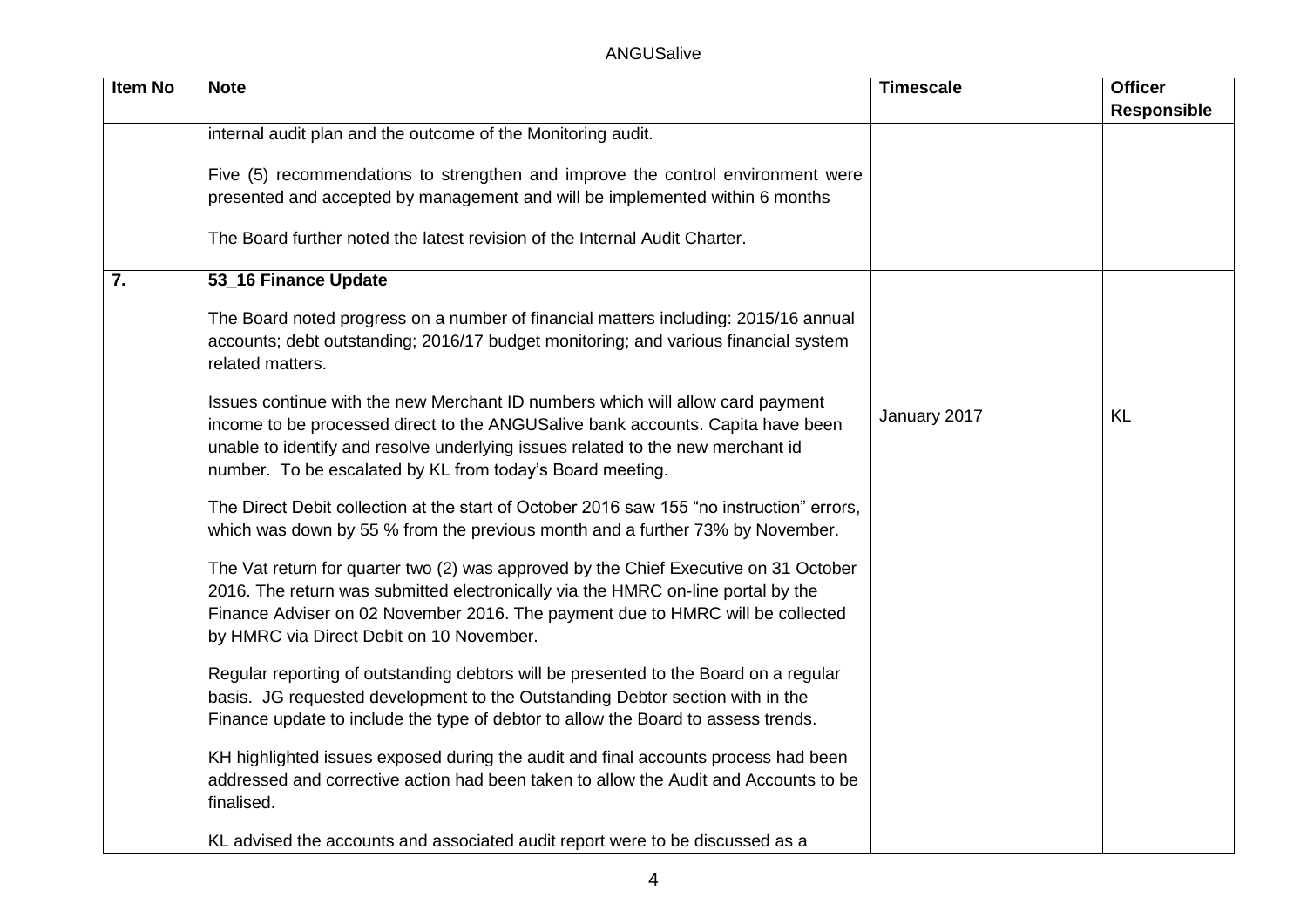| Item No | <b>Note</b>                                                                                                                                                                                                                     | <b>Timescale</b> | <b>Officer</b>     |
|---------|---------------------------------------------------------------------------------------------------------------------------------------------------------------------------------------------------------------------------------|------------------|--------------------|
|         |                                                                                                                                                                                                                                 |                  | <b>Responsible</b> |
|         | separate item on the agenda where the Board will be asked to review and approve the<br>accounts to allow submission to Companies House. Submission deadline is 27<br>November 2016.                                             |                  |                    |
|         | KL provided a summary on the 2016/17 projected outturn against budget position for<br>Angus Alive as a whole (i.e. combined Charity / Trading), based on actual income<br>received / expenditure incurred up to 31 August 2016. |                  |                    |
|         | KH provided a verbal update on the financial performance illustrated within the<br>Report.                                                                                                                                      |                  |                    |
| 8.      | 54_16 Annual Accounts                                                                                                                                                                                                           |                  |                    |
|         | Accounts 2016_57513912                                                                                                                                                                                                          |                  |                    |
|         | <b>Angus Alive - Audit Findings Report</b>                                                                                                                                                                                      |                  |                    |
|         | <b>Angus CLT Trading Limited</b>                                                                                                                                                                                                |                  |                    |
|         | <b>Charity Profit Reconciliation</b>                                                                                                                                                                                            |                  |                    |
|         | <b>Trading sub profit Reconciliation</b>                                                                                                                                                                                        |                  |                    |
|         | The Board noted the content of Report 54_16 and considered and reviewed the<br>accounts, audit report and findings.                                                                                                             |                  |                    |
|         | The Board reviewed and approved the letter of representation, the cover letter and<br>approved the accounts for signature and thereafter submission to Companies House.                                                         |                  |                    |
|         | It was proposed and agreed the signing of the accounts would take place at the<br>conclusion of the Board meeting.                                                                                                              |                  |                    |
|         |                                                                                                                                                                                                                                 |                  |                    |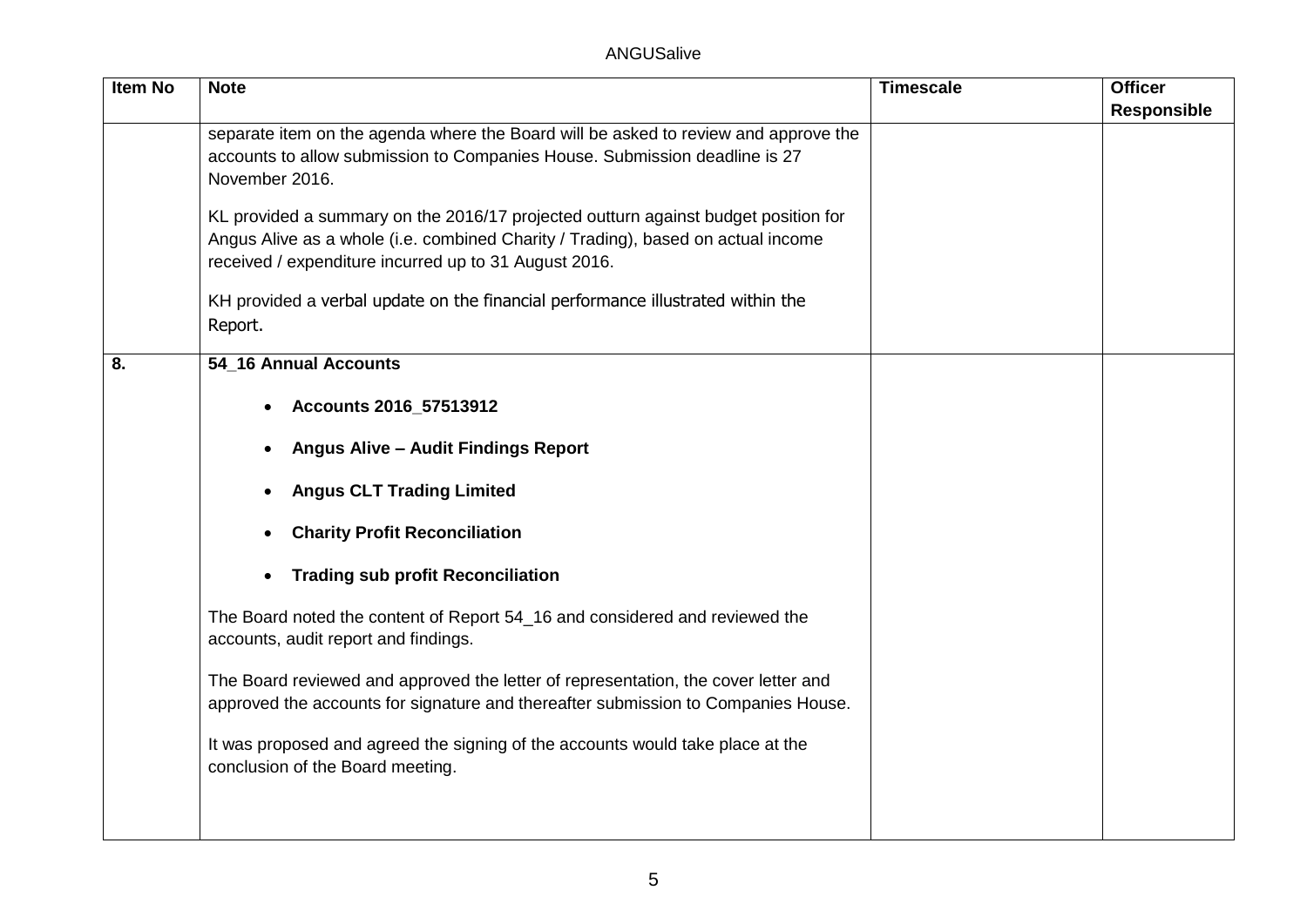| <b>Item No</b> | <b>Note</b>                                                                                                                                                                                                                                                            | <b>Timescale</b>    | <b>Officer</b>     |
|----------------|------------------------------------------------------------------------------------------------------------------------------------------------------------------------------------------------------------------------------------------------------------------------|---------------------|--------------------|
|                |                                                                                                                                                                                                                                                                        |                     | <b>Responsible</b> |
| 9.             | 55_16_Safety Health and Wellbeing Performance                                                                                                                                                                                                                          |                     |                    |
|                | The Board noted performance information contained within Report 55_16 in relation to<br>Safety, Health and Wellbeing.                                                                                                                                                  |                     |                    |
|                | The Board agreed no changes are required to the content or presentation of<br>information for future meetings.                                                                                                                                                         |                     |                    |
| 10.            | 56_16_Sickness Absence Performance                                                                                                                                                                                                                                     |                     |                    |
|                | The Board noted performance information contained within Report 56_16 in relation to<br>Sickness Absence.                                                                                                                                                              |                     |                    |
|                | The Board agreed no changes are required to the content or presentation of<br>information for future meetings.                                                                                                                                                         |                     |                    |
| 11.            | 57_16_ Annual Report                                                                                                                                                                                                                                                   |                     |                    |
|                | Report not presented.                                                                                                                                                                                                                                                  |                     |                    |
|                | KH advised the Board are to be issued the first ANGUSalive annual report for the<br>initial trading period of 01 December 2015 to 31 March 2016 via email for review.                                                                                                  |                     |                    |
|                | CW requested Henderson Loggie are consulted to validate the figures contained in the<br>Annual Report before publication.                                                                                                                                              | As soon as possible | <b>KH/CW</b>       |
| 12.            | 58_16_ Libraries Customer and Culture Information Advisors                                                                                                                                                                                                             |                     |                    |
|                | The Board noted the actions taken to examine the staff model for Information Advisors<br>in Libraries, Customer & Culture and to address the shortfall in budget in 2015/2016.<br>The Board further noted the investment bid submitted to attempt to secure sufficient |                     |                    |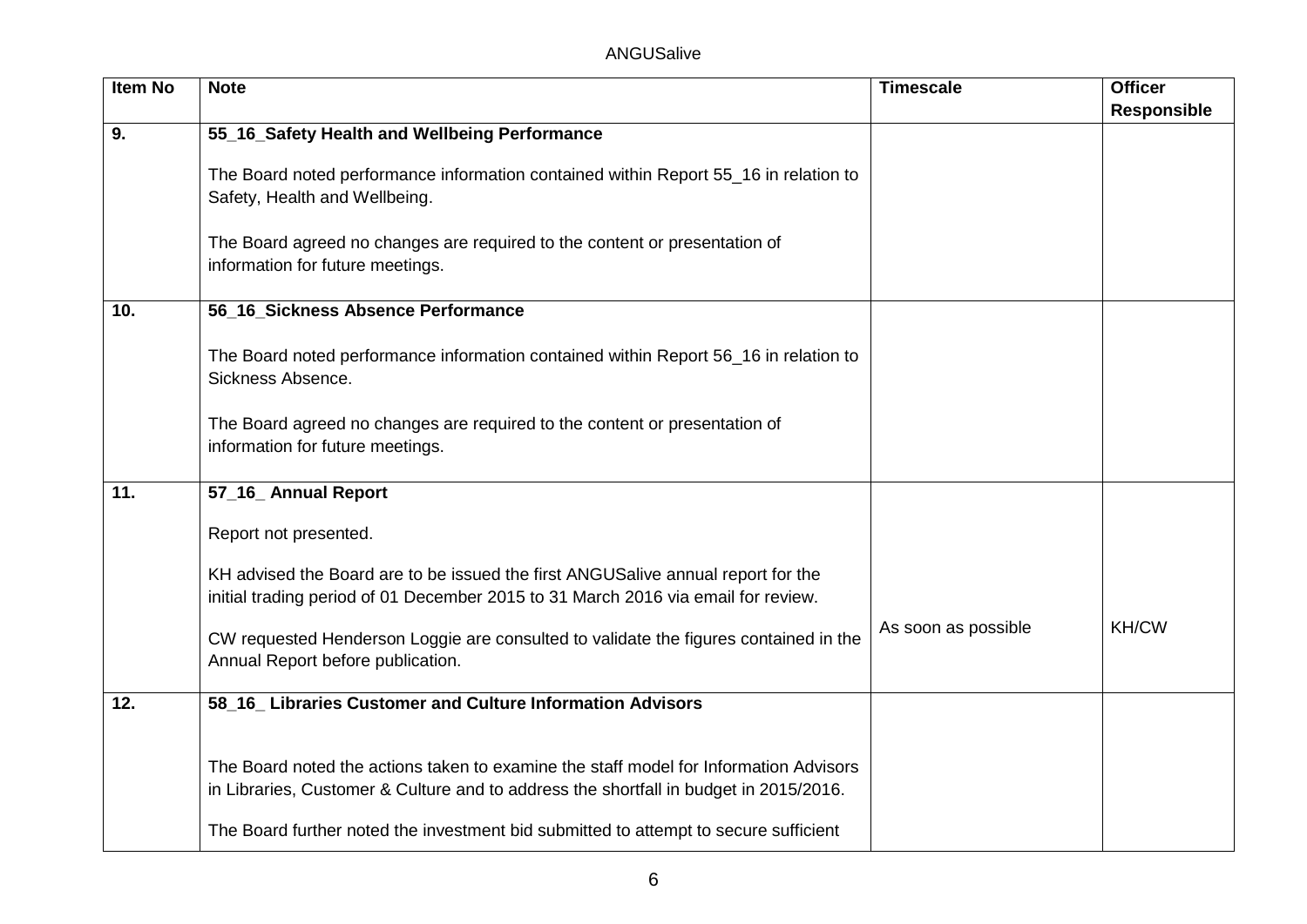| <b>Item No</b> | <b>Note</b>                                                                                                       | <b>Timescale</b>         | <b>Officer</b>     |
|----------------|-------------------------------------------------------------------------------------------------------------------|--------------------------|--------------------|
|                |                                                                                                                   |                          | <b>Responsible</b> |
|                | base budget for Libraries, Customer & Culture Information Advisors in future years.                               |                          |                    |
|                | The Board requested a further report be provided with respect to future staff modelling                           |                          | <b>FD</b>          |
|                | and budget management.                                                                                            | March 2017 Board Meeting |                    |
|                |                                                                                                                   |                          |                    |
| 13.            | 59_16_Complaints & Compliments                                                                                    |                          |                    |
|                | The Board considered and noted the performance information contained within Report                                |                          |                    |
|                | 59_16 in relation to customer complaints and compliments.                                                         |                          |                    |
|                |                                                                                                                   | January 2017             | SR/KH              |
|                | SR offered to share the process her organisation uses for elected member complaints.                              |                          |                    |
| 14.            | 60_16_Forfar Community Campus Update                                                                              |                          |                    |
|                |                                                                                                                   |                          |                    |
|                | The Board considered the construction update contained within the report and noted                                |                          |                    |
|                | and agreed the proposed opening arrangements.                                                                     |                          |                    |
| 15.            | 61_16_Key Performance Indicators                                                                                  |                          |                    |
|                |                                                                                                                   |                          |                    |
|                | The Board considered the performance information contained within report 61_16 in                                 |                          |                    |
|                | relation to Key Performance Indicators.                                                                           |                          |                    |
| 16.            | <b>Policy Conversion</b>                                                                                          |                          |                    |
|                |                                                                                                                   |                          |                    |
|                | The Board noted the following policies and Procedures:                                                            |                          |                    |
|                | Performance at Work                                                                                               |                          |                    |
|                | Return to work Discussion Guidance for Mangers                                                                    |                          |                    |
|                | AA_OP_07 Sickness Absence Procedure                                                                               |                          |                    |
|                |                                                                                                                   |                          |                    |
|                | The Board approved the amendment to the Policy - Return to work discussion<br>following a stress related absence. |                          |                    |
|                |                                                                                                                   |                          |                    |
|                |                                                                                                                   |                          |                    |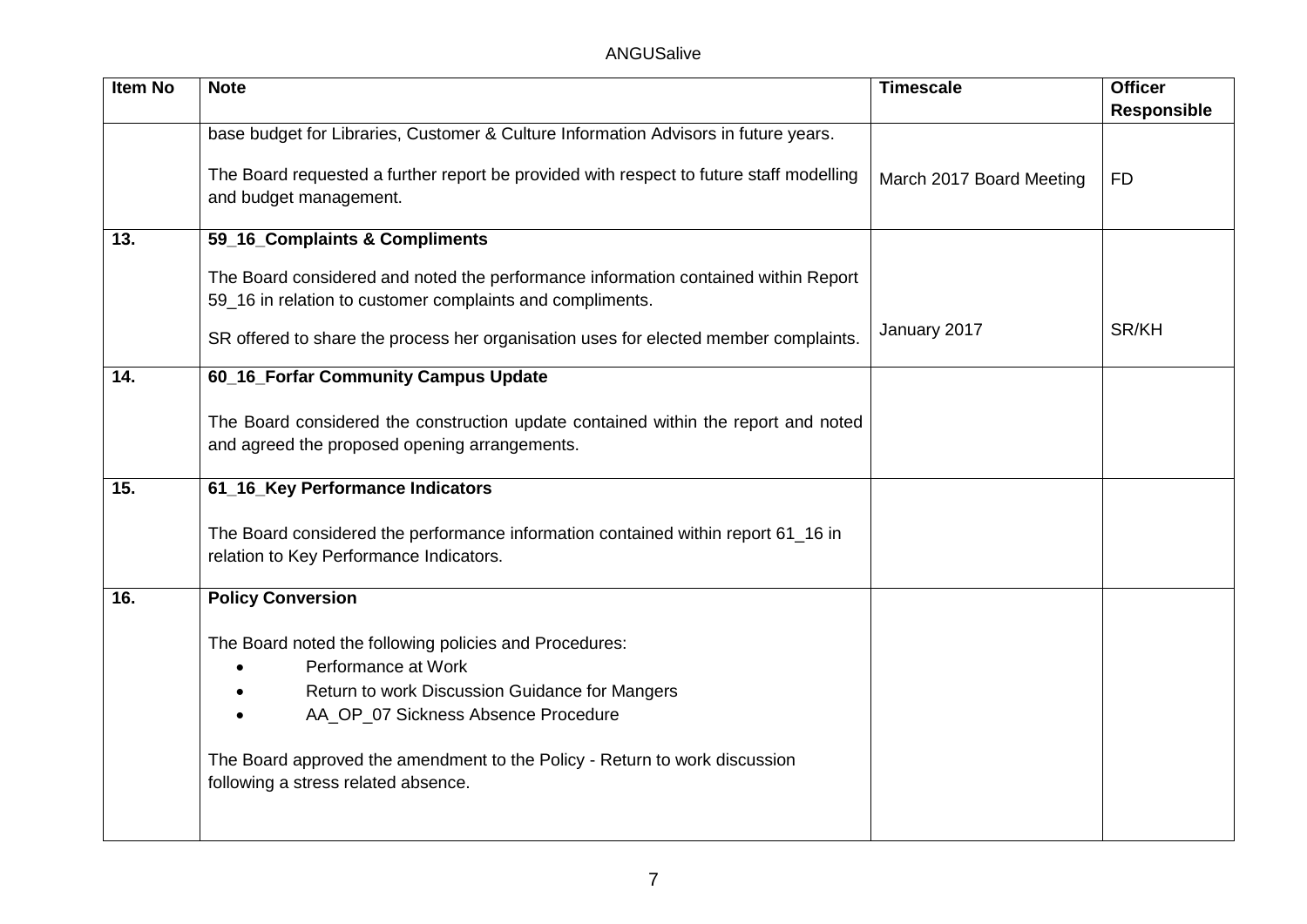| <b>Item No</b> | <b>Note</b>                                                                                                                                                                                                                                                                                                                                                                                                                                                                                                                                                                 | <b>Timescale</b>    | <b>Officer</b>     |
|----------------|-----------------------------------------------------------------------------------------------------------------------------------------------------------------------------------------------------------------------------------------------------------------------------------------------------------------------------------------------------------------------------------------------------------------------------------------------------------------------------------------------------------------------------------------------------------------------------|---------------------|--------------------|
|                |                                                                                                                                                                                                                                                                                                                                                                                                                                                                                                                                                                             |                     | <b>Responsible</b> |
| 17             | <b>Exempt Report 62_16</b>                                                                                                                                                                                                                                                                                                                                                                                                                                                                                                                                                  |                     |                    |
|                | Report 62_16 was unanimously agreed.                                                                                                                                                                                                                                                                                                                                                                                                                                                                                                                                        |                     |                    |
| 18             | <b>Exempt Report 63_16</b>                                                                                                                                                                                                                                                                                                                                                                                                                                                                                                                                                  |                     |                    |
|                | Report 63_16 was unanimously agreed.                                                                                                                                                                                                                                                                                                                                                                                                                                                                                                                                        |                     |                    |
| 17.            | Any other competent business                                                                                                                                                                                                                                                                                                                                                                                                                                                                                                                                                |                     |                    |
|                | KF requested a decisions Log be developed and added to the Minute of the Meeting.                                                                                                                                                                                                                                                                                                                                                                                                                                                                                           | January 2017        | KH/LH              |
|                | HW provided an update on attendance at a conference: Realising Ambition &<br>Opportunity - One Year On.                                                                                                                                                                                                                                                                                                                                                                                                                                                                     |                     |                    |
|                | Strategy for Public Libraries in Scotland was launched in 2015 to address the<br>challenges and opportunities of the 21st century with investment made in libraries to<br>meet the aims of Ambition and Opportunity. The first year of work to deliver the<br>national strategy has resulted in many new and exciting projects, together with a<br>continuing effort to maintain existing and highly-valued services. It was beneficial to<br>observe our senior team networking effectively with colleagues from across Scotland.<br>A very positive and worthwhile event. |                     |                    |
|                | KM requested an update on the Sportscotland meeting recently attended by KH &CK<br>and added given the history of the sports strategy not being delivered on time by<br>Angus Council he respectfully requested a clear and tight timescale is agreed to<br>ensure delivery of any strategy going forward.                                                                                                                                                                                                                                                                  |                     |                    |
|                | CK advised a scoping meeting is to be scheduled with sportscotland prior to the<br>Christmas period from which ANGUSalive will start to look at timescales to deliver<br>the strategy and the contributions from other organisations.                                                                                                                                                                                                                                                                                                                                       |                     |                    |
|                | KH noted a number of key dates for the diary will be shared via email with Board<br>members to confirm their availability for Sports Awards, Sinbad Opening Show, Tour<br>of Forfar Community Campus and official opening of Brechin Community Campus.                                                                                                                                                                                                                                                                                                                      | As soon as possible | LH/KH              |